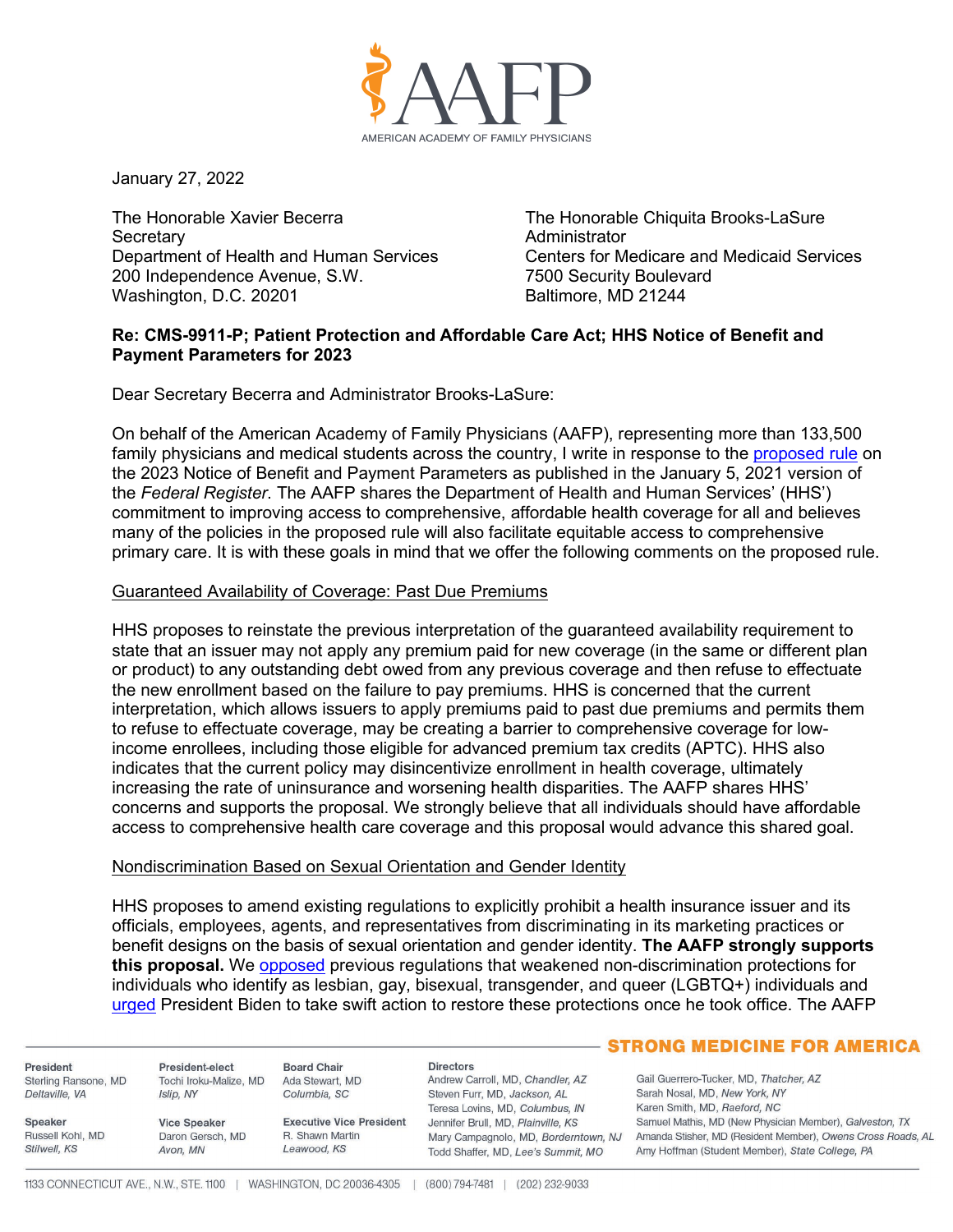agrees that these protections are vital and will help ensure LGBTQ+ individuals can access gender affirming and other evidence-based, inclusive care.

HHS further proposes to refine nondiscrimination requirements by requiring plan limits and coverage requirements to be based on clinical evidence in order to qualify as a plan providing essential health benefits (EHB). HHS proposes to define a nondiscriminatory benefit design that provides EHB as one that is clinically based, that incorporates evidence-based guidelines into coverage and programmatic decisions and relies on current and relevant peer-reviewed medical journal article(s), practice guidelines, recommendations from reputable governing bodies, or similar sources. HHS specifically cites the AAFP as one source of reputable, evidence-based practice guidelines that should be used. HHS believes creating this standard will ensure all enrollees are able to access covered benefits fairly.

HHS noted that it would monitor whether insurers are incentivizing certain methods of delivery, such as telehealth, to ensure these policies are not inadvertently resulting in discrimination. CMS indicates in the proposed rule that the source of the discriminatory benefit design is immaterial and therefore an insurer could not justify discriminatory practices using the state's EHB-benchmark or a state benefit mandate.

HHS provides a number of examples of presumptively discriminatory practices that HHS believes amount to discrimination. The examples included age restrictions or limits on various services, limitations on certain services for those with a specific diagnosis, benefit designs that restrict coverage of EHB due to gender identity, and adverse drug tiering.

The AAFP is supportive of this regulatory framework and believes that requiring EHB benefit [design](https://healthpayerintelligence.com/news/prior-authorizations-discriminate-against-hiv-patients-in-the-south) to be based on clinical evidence will improve equitable, timely, and affordable access to evidencebased care. The AAFP [supports](https://www.aafp.org/about/policies/all/transgender-nonbinary.html) access to gender-affirming care for LGBTQ+ patients and recognizes gender-affirming health care as part of comprehensive primary care for many genderdiverse patients, including supportive behavioral health care, gender-affirming hormones, puberty blockade, medical procedures, and surgical interventions.

**The Academy recommends HHS clarify in the final rule that the requirement for EHB benefit design to be based on clinical evidence also applies to utilization management processes, such as step therapy and prior authorization.** Evidence indicates that prior authorization requirements may be discriminatory and worsen health disparities, as documented in one study examining access to treatment for HIV pre-exposure prophylaxis and a white paper which examined the disproportionate impact of prior authorization requirements on cardiovascular care for Black and other patients of color.<sup>[1](#page-1-0),[2](#page-1-1)</sup> We are concerned that the unnecessary increase in prior authorization requirements, even among evidence-based, medically necessary services and medications, is creating barriers to care that disproportionately impact medically underserved patients, patients of color, those identifying as LGBTQ+, and those at-risk for poor health outcomes. We urge HHS to

<span id="page-1-0"></span><sup>1</sup> McManus KA, Powers S, Killelea A, Tello-Trillo S, Rogawski McQuade E. Regional Disparities in Qualified Health Plans' Prior Authorization Requirements for HIV Pre-exposure Prophylaxis in the United States. *JAMA Netw Open.* 2020;3(6):e207445. doi:10.1001/jamanetworkopen.2020.7445

<span id="page-1-1"></span><sup>2</sup> Association of Black Cardiologists. Identifying How Prior Authorization Impacts Treatment of Underserved and Minority Patients. Available at: [http://abcardio.org/wp-content/uploads/2019/03/AB-20190227-PA-White-Paper-](http://abcardio.org/wp-content/uploads/2019/03/AB-20190227-PA-White-Paper-Survey-Results-final.pdf)[Survey-Results-final.pdf](http://abcardio.org/wp-content/uploads/2019/03/AB-20190227-PA-White-Paper-Survey-Results-final.pdf)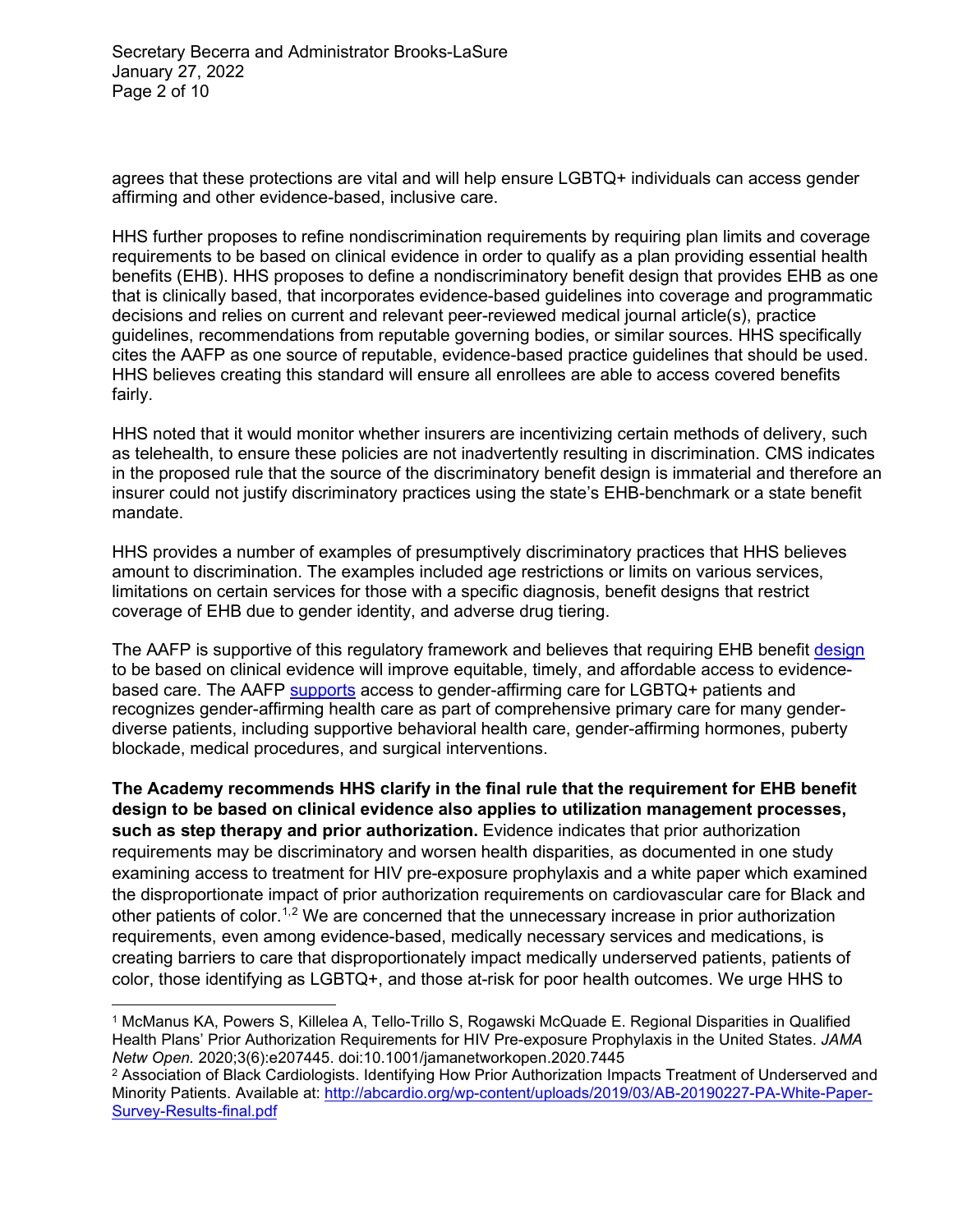Secretary Becerra and Administrator Brooks-LaSure January 27, 2022 Page 3 of 10

clarify that utilization requirements can create discriminatory barriers to covered services and conduct oversight to address discriminatory practices.

The AAFP is strongly supportive of permanently expanding equitable, affordable access to telehealth services. However, the AAFP [believes](https://www.aafp.org/about/policies/all/telehealth-telemedicine.html) telehealth is best utilized when it is provided within the context of the medical home and utilized as a component of, and coordinated with, longitudinal care. The Academy thanks HHS for noting that benefit designs incentivizing enrollees to seek telehealth services instead of in-person services, including by offering to waive co-pays for telehealth services provided by a telehealth vendor, could be inadvertently discriminatory. We are similarly concerned that this type of benefit design could result in care fragmentation and disproportionately disadvantage low-income enrollees, those lacking access to transportation, or other populations at-risk for poor health outcomes. As such, HHS should ensure that issuers are not steering enrollees away from primary care physicians in favor of direct-to-consumer telehealth providers.

#### *Copay Accumulators*

Copay assistance is a lifeline, allowing many individuals to access critical, life-saving medications. Over the years, insurers have shifted more costs to enrollees, with higher deductibles and increasing coinsurance. As a result, many people with chronic health conditions, especially those who rely on specialty medications, have had to seek financial help to cover the cost of prescription drugs. While many individuals will never hit an out-of-pocket limit of \$9,100 (the proposed amount for 2023), people requiring chronic health conditions may have to pay this amount every single year, often in the first few months of the year. For many individuals with chronic health conditions, copay assistance is often the only way they can afford the medication they need, even if they have insurance. The proposed rule HHS directly addresses the issue of discriminatory benefit design, intending to ensure that insurance plans do not discriminate against people living with chronic illness through adverse tiering schemes. While we support HHS' intention to ensure that benefit design reflects clinical evidence rather than an effort to discriminate against people with high health care needs, we also strongly recommend HHS include language in this section also prohibiting use of copay accumulator adjustment policies, which discriminate against people living with chronic illness.

#### Ability of States to permit agents and brokers and web-brokers to assist qualified individuals, qualified employers or qualified employees enrolling in QHPs

HHS proposes a number of modifications to improve transparency of brokers and conduct additional oversight of their activities. We support the additions to this section, especially since agents, brokers and web-brokers have not been required, unlike navigators funded by marketplaces, to provide accurate and unbiased information to individuals.

Currently, web brokers in the federally facilitated marketplace are required to display all plans available to a consumer in their rating area. Web brokers display the plans they support enrollment in – generally, those that pay commissions – but display only the insurer, plan name and type, and metal tier for those they do not sell, along with a disclaimer that more information can be found at HealthCare.gov. The lack of additional comparative information, such as the premium and deductible, hinders consumers' ability to make meaningful comparisons between plans. The proposed rule specifies additional plan elements that must be displayed when a web broker facilitates enrollment in a plan and, for web brokers that do not, changes the disclaimer to specify that *enrollment*, not just more information, is available at HealthCare.gov. This change is a positive step but does not go far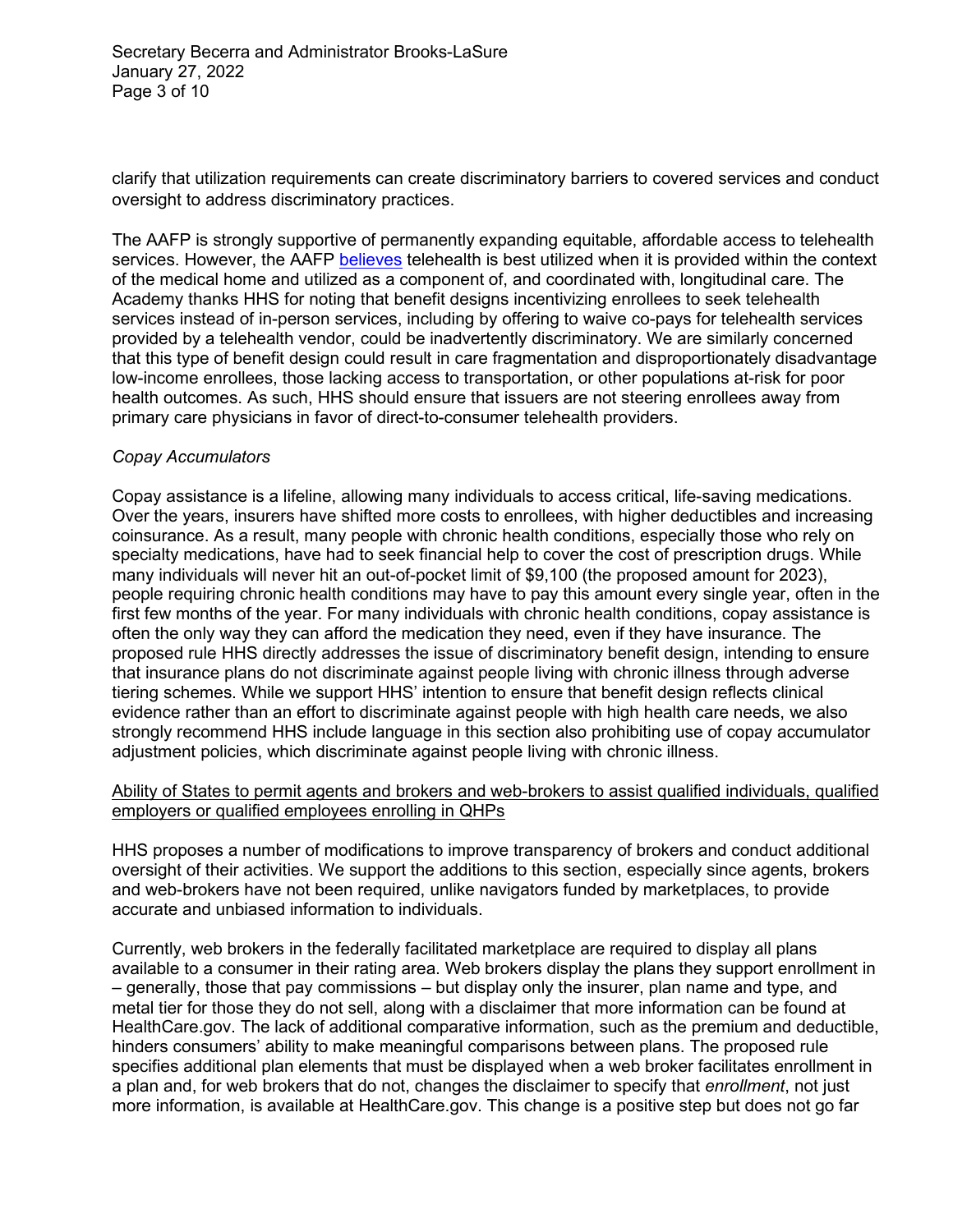enough to allow consumers to compare plans. For example, HHS could direct web brokers to display unsupported plans in their cost comparison tools instead of segregating them at the bottom of the page. We support other important provisions that are included in the proposed rule to improve transparency for consumers. The rule would prohibit advertising or other fee-based preferential displays of plans and require web brokers to explain their rationale and methodology for recommending a plan to a consumer.

The proposed rule would also tighten the standards of conduct for agents, brokers, and web brokers to further protect consumers and give HHS additional grounds for enforcement. We support the proposals and urge HHS to dedicate the funding necessary to support monitoring and enforcing compliance with these and all agent, broker, and web broker standards.

#### Annual Eligibility Redetermination

Following annual enrollment, when enrollees do not select a new plan for the following year, HHS uses an established hierarchy to automatically enroll them in a similar plan. HHS solicits comments on incorporating the net premium, out-of-pocket costs, out-of-pocket maximum, and deductible of a plan into the re-enrollment hierarchy, as well as additional criteria or mechanisms HHS should consider, to ensure the hierarchy aligns with plan generosity and consumer needs.

The AAFP supports incorporating the net premium, out-of-pocket costs, out of pocket maximum, and deductible into the re-enrollment hierarchy. We believe these factors are important for ensuring affordability. We recommend HHS consider an additional criterion to ensure patients' established primary care physician will continue to be in-network during the following plan year. This will facilitate continuous access to longitudinal, whole-person care and help ensure re-enrollment doesn't disrupt the patient-physician relationship.

# Issuer Use of Premium Revenue: Reporting and Rebate Requirements

Federal law requires health insurance issuers offering group or individual health insurance coverage to separately report the percentage of total premium revenue expended on reimbursement for clinical services provided to enrollees, for activities that improve health care quality, and on all other nonclaims (administrative) costs. This is used to determine an issuer's medical loss ratio (MLR). Issuers are then required to provide an annual rebate to each enrollee if the issuer's MLR falls below the established MLR standard.

Issuers are required to report bonus or incentive payments made to clinicians, hospitals, and health systems for activities to improve health care quality. While conducting MLR examinations, HHS has found some issuers reporting incentive or bonus payments to clinicians or health systems that are not based on quality or performance metrics and instead involve transferring excess premium revenue to hospitals, health systems, or even a non-clinical holding company to avoid paying MLR rebates.

To address this, HHS proposes to amend existing regulations to clarify that only those provider incentives and bonuses that are tied to clearly defined, objectively measurable, and well-documented clinical or quality improvement standards that apply to providers may be included in incurred claims for MLR reporting and rebate calculation purposes. The AAFP supports this proposal. We've long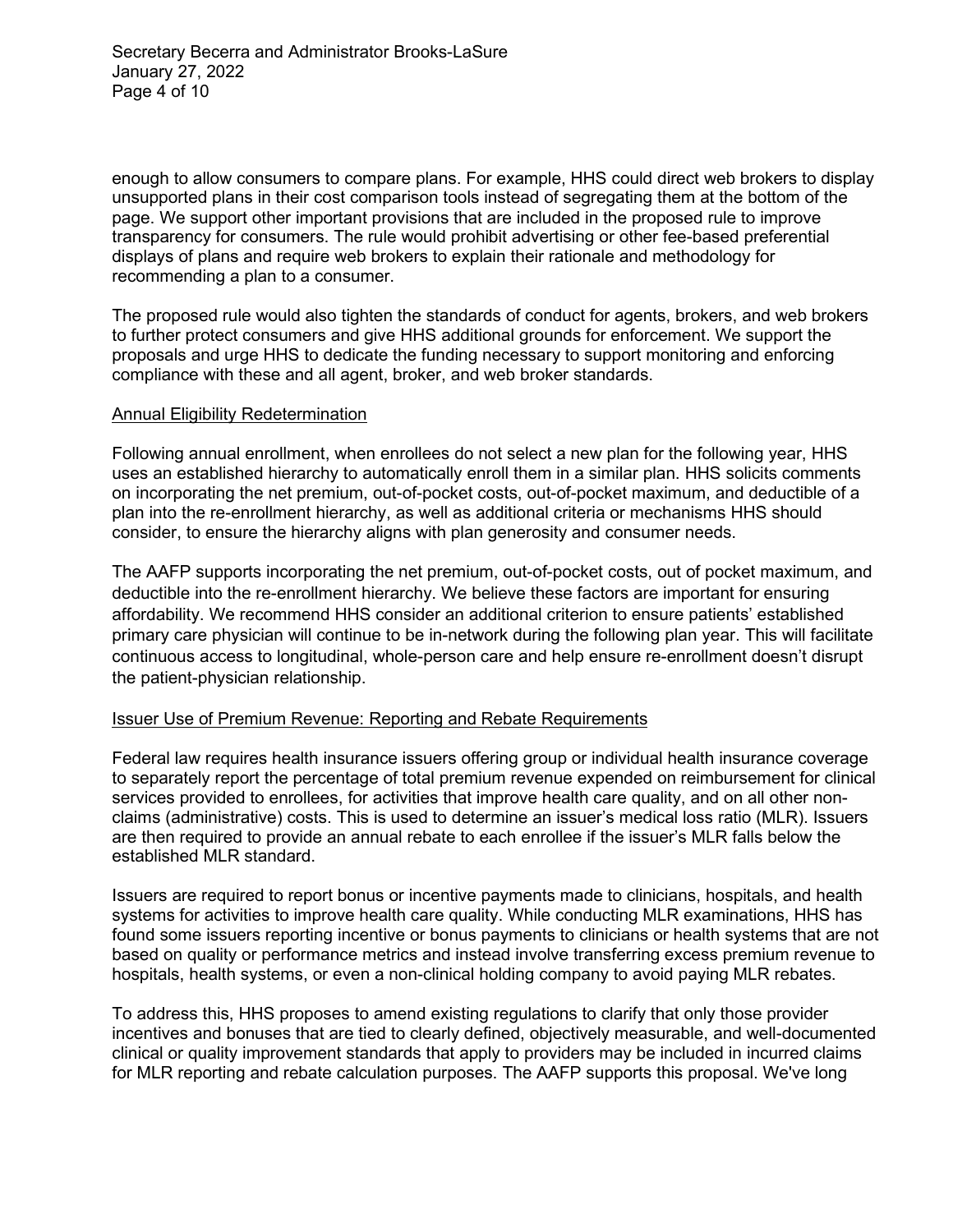supported MLR policies that help ensure health care finances are focused on patient care rather than insurer profits.

# Verification of Eligibility for Special Enrollment Periods

Pre-enrollment verification of eligibility for special enrollment periods is conducted by Exchanges (both state-based and those on the federal platform) in order to ensure new enrollees meet the necessary criteria to enroll during an SEP. This process usually includes requiring the potential enrollee to submit supporting data or materials to show they are eligible, which can be burdensome and create delays in coverage.

HHS proposes to provide State-based Exchanges (SBEs) additional flexibility to conduct preenrollment verification for SEPs at the option of the SBE and allow SBEs to provide an exception to pre-enrollment verification for special circumstances (e.g., public health emergencies or natural disasters). CMS further proposes that the Exchanges on the Federal platform would only conduct preenrollment verification of SEP eligibility for the loss of minimum essential coverage. In making these proposals, HHS presents evidence that pre-enrollment verification may worsen racial inequities, create coverage delays, and worsen risk pools. HHS believes conducting pre-enrollment verification for only the minimum essential coverage SEP, which comprises the majority of SEP enrollments, will help minimize the negative impacts of this process on coverage without threatening program integrity.

The AAFP supports the proposal to limit pre-enrollment verification on the federally-facilitated exchanges. HHS presents convincing evidence that pre-enrollment verification may have a variety of negative impacts on equitable access to continuous coverage and market stability. We believe this proposal could improve continuous coverage and facilitate access to primary care for those enrolling through SEPs. The AAFP is concerned that HHS proposes to permit SBEs to potentially implement broader pre-enrollment verification requirements. We urge HHS to monitor SBEs' use of preenrollment verification to ensure it is not used in a discriminatory manner or with the goal of undermining access to coverage. To remove barriers to enrolling in coverage, HHS should consider limiting SBEs' flexibility or eliminating pre-enrollment verification in future rulemaking.

# Network Adequacy and Essential Community Providers

# *Time and Distance Standards*

For the plan certification cycle for plan years beginning in 2023, HHS proposes to reinstate time and distance standards. Time and distance standards would be calculated at the county level and vary by county designation to account for variations in population size and density. The standards would apply to the specialty lists outlined in the proposed rule. Issuers that are unable to meet the specified standards would be able to submit a justification to account for variances, which HHS would review to determine whether the variances are reasonable and if it would be in the interest of qualified individuals and enrollees to offer the plan through the federally facilitated exchanges (FFE).

**The AAFP supports the proposal to reinstate time and distance standards.** We appreciate that HHS has modified the proposals and specialty lists to account for unique considerations in the qualified health plan (QHP) market. The AAFP has long supported minimum federal network adequacy standards in order to facilitate timely, equitable access to comprehensive primary care and other services.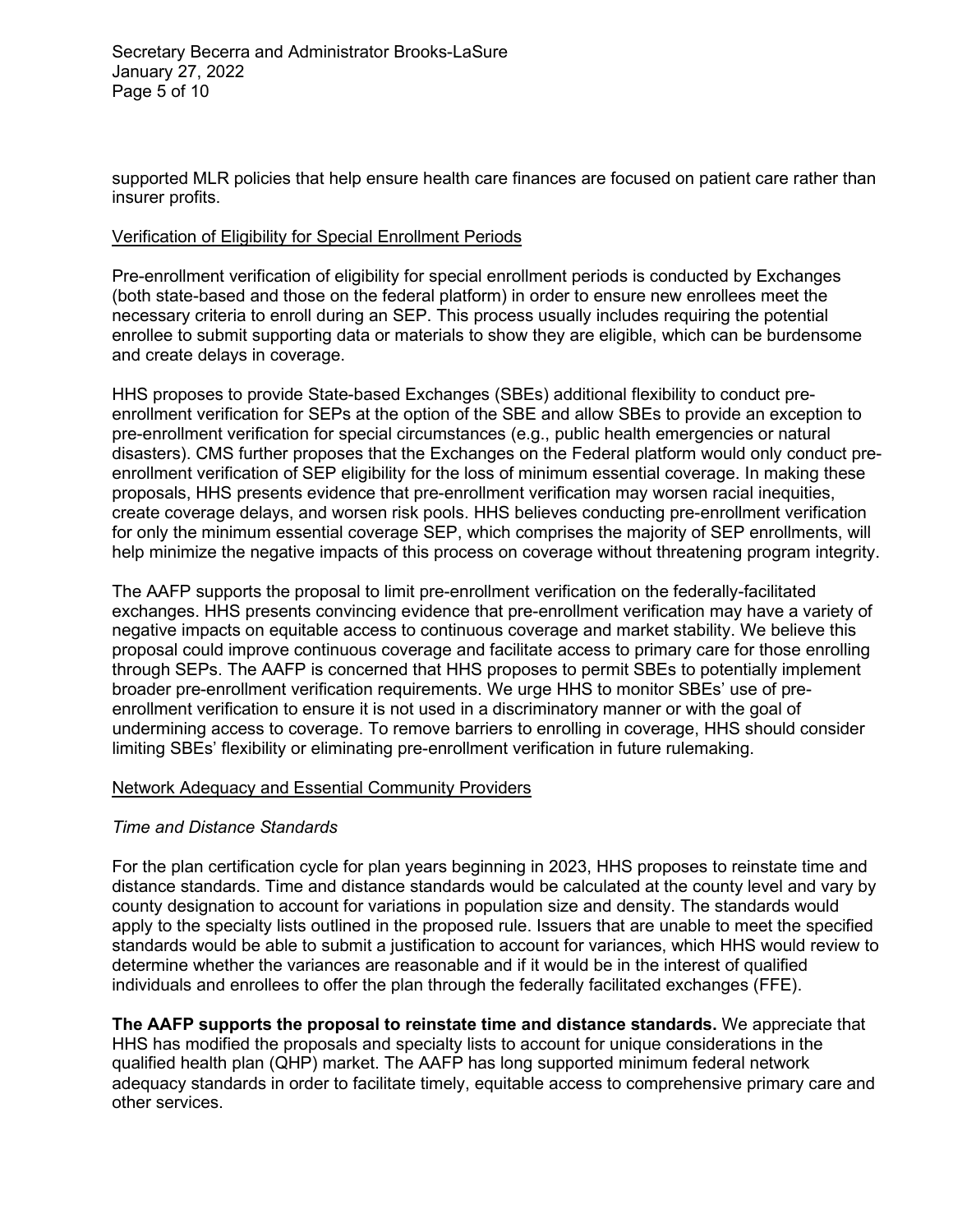Secretary Becerra and Administrator Brooks-LaSure January 27, 2022 Page 6 of 10

While we understand that HHS is using "behavioral health" to include both mental health and substance use disorder (SUD) treatment services, the AAFP is concerned that, without further specification, enrollees may experience challenges accessing in-network SUD treatment services. We note that many family physicians provide buprenorphine treatment in their practices, often serving as the only source of outpatient SUD treatment in their communities. Time and distance standards should recognize the availability of SUD treatment in primary care clinics and also acknowledge the limited capacity these practices have to take on new patients due to regulatory and other requirements. The AAFP recommends HHS separately monitor time and distance to both inpatient and outpatient SUD treatment services and consider implementing separate standards for SUD treatment in future rulemaking.

#### *Appointment Wait Time Standards*

HHS also proposes to adopt appointment wait time standards to access whether QHPs offered through FFEs fulfill network adequacy standards. Appointment wait time standards would be assessed for behavioral health services, routine primary care services, and non-urgent specialty care services. The specific parameters for appointment wait times, if finalized, would be detailed in future guidance. Issuers applying for FFE QHP certification would need to attest that they meet the standards. HHS would conduct compliance reviews in response to access to care complaints or through random sampling. **The AAFP supports this proposal and agrees that appointment wait times are an important component of health care accessibility.** 

Maintaining a robust network of primary care physicians and ensuring timely access to routine primary care are foundational components of comprehensive health coverage. Patients often first seek care for an acute or chronic issue with their primary care physician and most rely on them completely for recommended preventive services. Existing appointment wait time standards for routine primary care vary across plans and coverage types. We've found that a 10-day maximum standard wait time is relatively common and we believe an appropriate maximum wait time in many areas.

HHS should consider implementing different appointment wait time standards for SUD treatment services and other behavioral health services. The Department should, at a minimum, measure appointment wait time separately. Given the well documented lack of SUD treatment providers, the importance of care continuity throughout SUD treatment, and the potential harm that could be caused by long appointment wait times, we believe different standards may be needed to ensure equitable access to SUD care for QHP enrollees.

HHS seeks comments on other ideas and standards to strengthen network adequacy policy in future years and on possible methods to collect and analyze claims data to inform future network adequacy standards. The AAFP recommends HHS consider measuring the availability of integrated behavioral health services in primary care. Integrating behavioral health services into primary care can improve enrollees' access to and utilization of needed behavioral health services, can help mitigate disparate access to behavioral health clinicians, and has shown significant cost-savings for payers and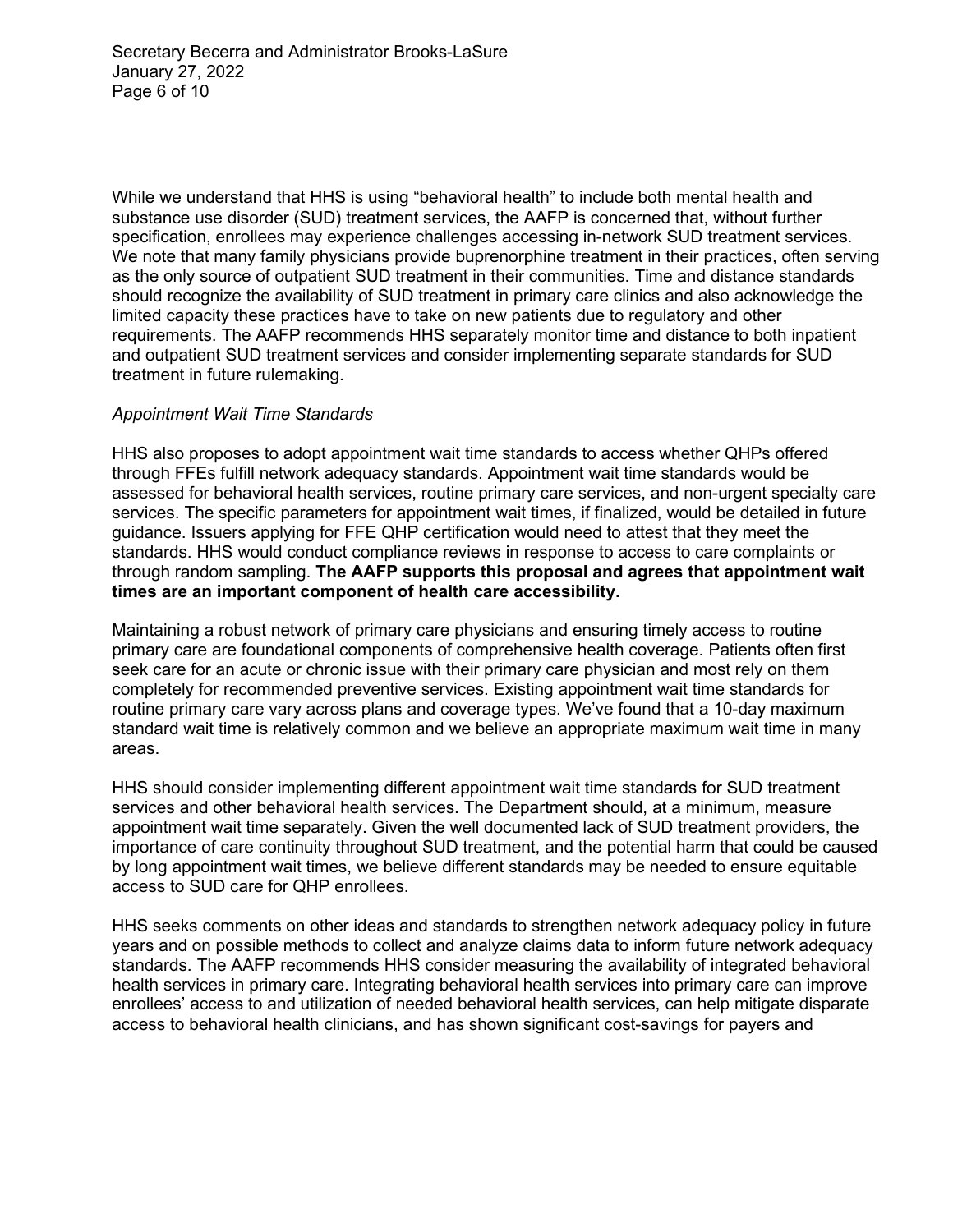Secretary Becerra and Administrator Brooks-LaSure January 27, 2022 Page 7 of 10

physicians.<sup>[3,](#page-6-0)[4](#page-6-1)</sup> In considering this for future standards and measurement, we note that integrated behavioral health services are not yet defined but can include consistent coordination of referrals and exchange of information, colocation of services in the primary care setting, or full integration of treatment plans shared between primary care and behavioral health clinicians. In order to effectively measure access to integrated behavioral health services or create a futures standard, HHS will need to work with stakeholders to outline what level of integration is required. The AAFP stands ready to work with HHS to advance access to and measurement of integrated behavioral health services.

# *Tiered Networks*

HHS proposes that, for plans that use tiered networks, to count toward the issuer's satisfaction of the network adequacy standards, providers must be contracted within the network tier that results in the lowest cost -sharing obligation. The AAFP supports this proposal and agrees this will facilitate access to affordable care for QHP enrollees.

#### *Telehealth*

HHS proposes to require all issuers seeking certification of plans to submit information about whether network providers offer telehealth services, beginning in the 2023 plan year. HHS notes issuers should not construe this proposal to mean that telehealth services could be counted in place of inperson service access for the purpose of network adequacy standards. HHS seeks comments on how to incorporate telehealth availability into network adequacy standards in future plan years. Specifically, HHS seeks comments on whether it should align with the Medicare Advantage telehealth approach, in which issuers are offered a credit towards meeting time and distance standards.

The AAFP supports the proposal to require issuers to report whether network providers offer telehealth services. We agree this information would be beneficial to HHS and other stakeholders and could be helpful in developing future network adequacy policies. For example, HHS may want to monitor the availability of in-network telehealth services that are provided by or integrated with enrollees' usual source of care to ensure equitable access within the Exchanges.

**The AAFP strongly recommends against providing issuers with credit toward time and distance standards for direct-to-consumer telehealth services**. These types of telehealth providers cannot serve as a substitute for comprehensive, longitudinal, person-centered primary care. Clinicians providing telehealth services should only be included in network adequacy calculations if the clinician is also providing in-person care in the network.

*Network Adequacy in State Exchanges*

<span id="page-6-1"></span><span id="page-6-0"></span><sup>3</sup> Ross, K.M., Klein, B., Ferro, K. *et al.* The Cost Effectiveness of Embedding a Behavioral Health Clinician into an Existing Primary Care Practice to Facilitate the Integration of Care: A Prospective, Case–Control Program Evaluation. *J Clin Psychol Med Settings* **26,** 59–67 (2019).<https://doi.org/10.1007/s10880-018-9564-9> <sup>4</sup> SY, L.-T., J, E., D, C., & PY, C. (2018). A Systematic Review of Interventions to Improve Initiation of Mental Health Care Among Racial-Ethnic Minority Groups. Psychiatric Services (Washington, D.C.), 69(6), 628–647. https://doi.org/10.1176/APPI.PS.201700382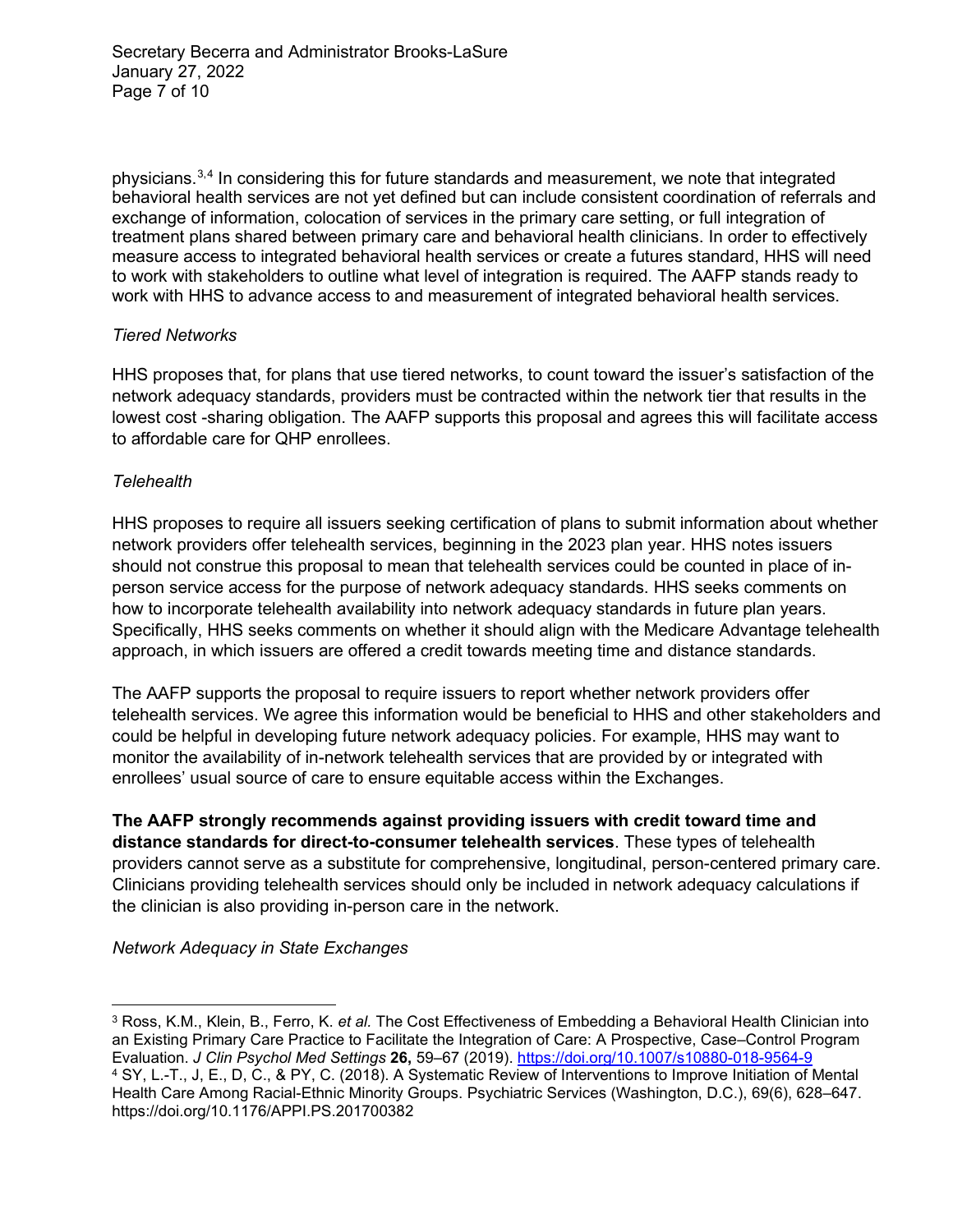Secretary Becerra and Administrator Brooks-LaSure January 27, 2022 Page 8 of 10

HHS seeks comments on network adequacy in states with State Exchanges. These Exchanges are regulated by the state and would not have to comply with the aforementioned network adequacy standards for FFEs. HHS notes that in 2022 there will be 21 State Exchanges with differing network adequacy standards and policies and wonders whether, given the proliferation of narrow networks, a more coordinated, national approach is needed. The AAFP shares HHS' concerns regarding variation of network adequacy standards and policies across Exchanges. We believe it may be appropriate to provide State Exchanges with flexibility to address unique needs among their enrollee populations while also increasing standardization across Exchanges.

# *Essential Community Providers*

Essential community providers (ECPs) include those that serve predominantly low-income and medically underserved individuals. These include family planning providers, Indian health care providers, Federally Qualified Health Centers, hospitals, Ryan White providers, and others. Regulations require QHP issuers to include a sufficient number and geographic distribution of ECPs in their networks, where available. HHS proposes to raise the ECP provider participation threshold from 20 to 35 percent of available ECPs beginning in 2023. The available ECPs are based on an HHS ECP list for each plan year, including approved ECP write-ins. HHS also proposes that, for plans that use tiered networks, to count toward the issuer's satisfaction of the ECP standard, ECPs must be contracted within the network tier that results in the lowest cost sharing obligation. HHS seeks comment on whether and how issuers should increase the use of telehealth services as part of their contingency planning to ensure access to adequate care for enrollees who might otherwise be cared for by ECP types missing from the issuer's provider network.

**The AAFP is strongly supportive of the proposal to raise the ECP threshold.** We believe raising the ECP threshold will increase the number of ECPs issuers contract with is needed in light of new policies facilitating enrollment of low-income enrollees. Ensuring low-income enrollees can access high-quality services at little or no cost will help improve health outcomes and advance health equity. The AAFP also agrees that for plans that use tiered networks, to count toward the issuer's satisfaction of the ECP standard, ECPs must be contracted within the network tier that results in the lowest cost sharing obligation.

The AAFP believes that low-income consumers seeking care from ECPs should have equitable access to telehealth services. The AAFP has supported [Medicare c](https://www.aafp.org/dam/AAFP/documents/advocacy/payment/medicare/feesched/LT-CMS-MedicarePhysicianFeeScheduleProposedRule-091021.pdf)overage and payment for telemental health services and believe a telehealth-only approach to mental health may improve access without jeopardizing quality in many situations. However, we are concerned that allowing issuers to meet ECP thresholds by replacing in-person primary care services with telehealth services could create a two-tiered system for low-income enrollees and ultimately exacerbate health inequities. We urge HHS to examine alternative options for accessible, affordable in-network services for low-income enrollees while also advancing policies to increase the number of ECPs across the country.

# Risk Adjustment Issuer Data Requirements

HHS proposes that issuers collect and make available for HHS' extraction five new data elements: zip code, race, ethnicity, individual coverage health reimbursement (ICHRA) indicator, and a subsidy indicator. These elements would be required as part of the risk adjustment data issuers must make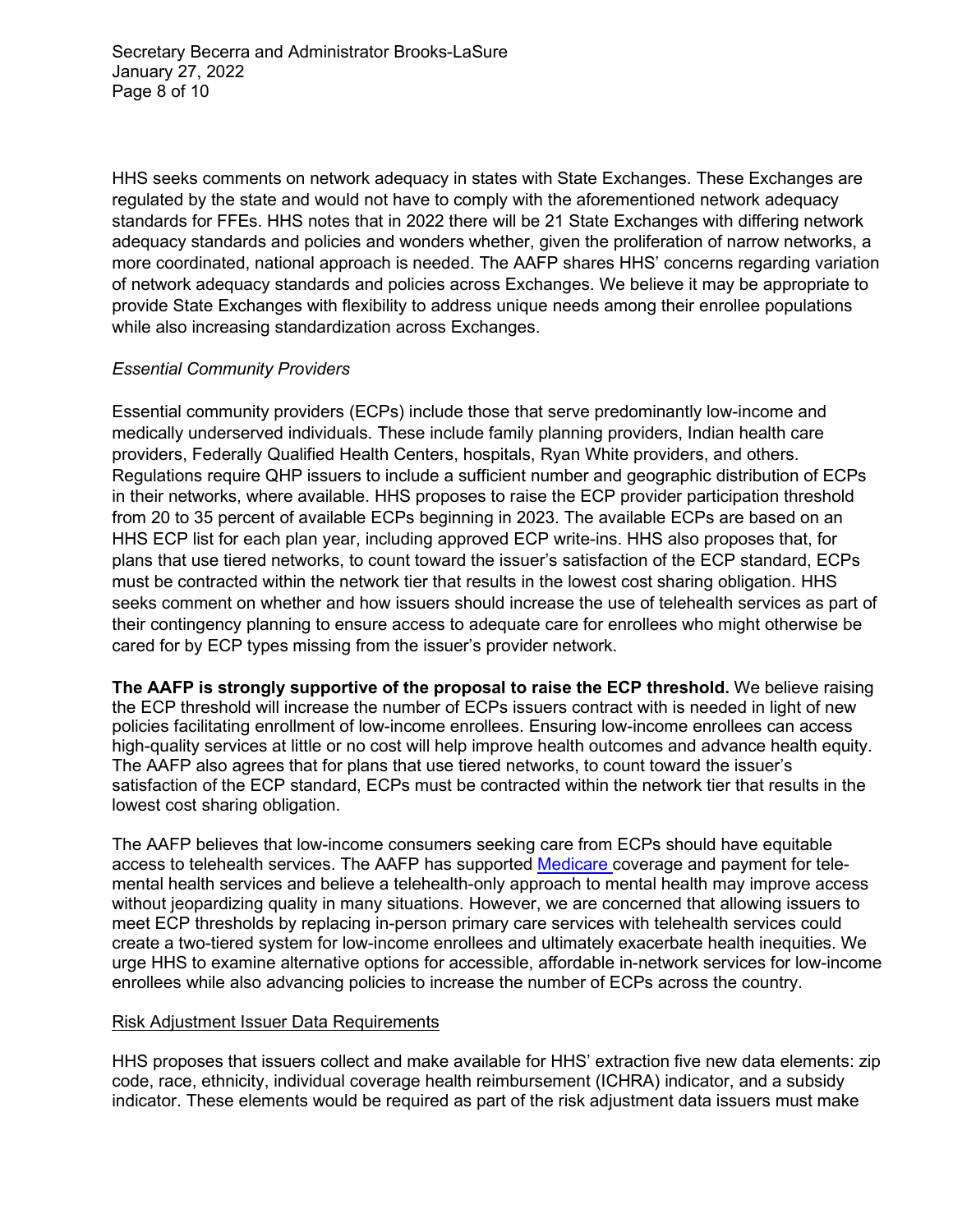accessible to HHS in states where HHS operates the risk adjustment program, beginning with the 2023 benefit year. Submission of the ICHRA indicator would be optional for the 2023 and 2024 benefit years. For race and ethnicity, HHS proposes to require issuers to report race and ethnicity data in accordance with the October 30, 2011, HHS Implementation Guidance on Data Collection Standards for Race, Ethnicity, Sex, Primary Language, and Disability Status (2011 HHS Data Standards). Issuers would have the option of selecting "unknown" for the race and ethnicity data element.

HHS would use the data to further assess and analyze actuarial risk and risk patterns in the individual, small group, and merged markets, and determine if any refinements to the HHS risk adjustment methodology, AV Calculator, or other HHS individual or small group market programs should be proposed through notice-and-comment rulemaking. HHS believes the collections and extractions would serve the government interest of promoting equity in health coverage and care, as well as the ACA's goal of making high-quality health care accessible and affordable to all individuals.

The AAFP supports the proposal to require issuers to report these five new data elements. We agree with HHS that this additional data is needed to understand the full impact of policies, including changes risk adjustment methodologies, as well as identify and address disparities. We support improved collection and standardization of race and ethnicity data across health programs, particularly self-reported race and ethnicity data. We agree it is appropriate to provide issuers the option to report race or ethnicity as "unknown" in the 2023 plan year, but the AAFP encourages HHS to work with other stakeholders to improve data completeness in the future, including by potentially phasing out the option to report race and ethnicity as "unknown." We strongly recommend HHS work with patient groups and other stakeholders throughout this process.

# Encouraging the Use of Z Codes

HHS seeks comments on the collection and extraction of ICD-10 z codes, particularly Z55-Z65. HHS is aware that there is inconsistent use of the codes by clinicians and is interested in ways they could encourage their use to help further assess risk in the individual, small group, and merged market risk pools. HHS also seeks comment about other data elements they should consider collecting and extracting to support the HHS-operated risk adjustment program.

The AAFP acknowledges the need for additional data on health-related social needs and social determinants of health and agrees this data could help improve risk adjustment policies on the Exchanges. We also believe that improving data collection and reporting on health-related social needs could similarly advance robust risk adjustment for physician payments, which is essential for advancing value-based care models and whole-person care. However, we are mindful that the collection of additional data, particularly via diagnosis coding and documentation, also introduces additional burden on physician practices. The AAFP suggests HHS explore ways to provide additional payment for reporting Z codes that is equitable and does not exacerbate existing disparities. For example, HHS could examine the feasibility of providing payment for screening for social determinants of health when a standardized screening tool is used in alternative payment models being tested by CMMI. While we believe it is important to provide adequate payment for collecting and reporting this information, we caution against any policy or program that would penalize physicians for not reporting Z codes.